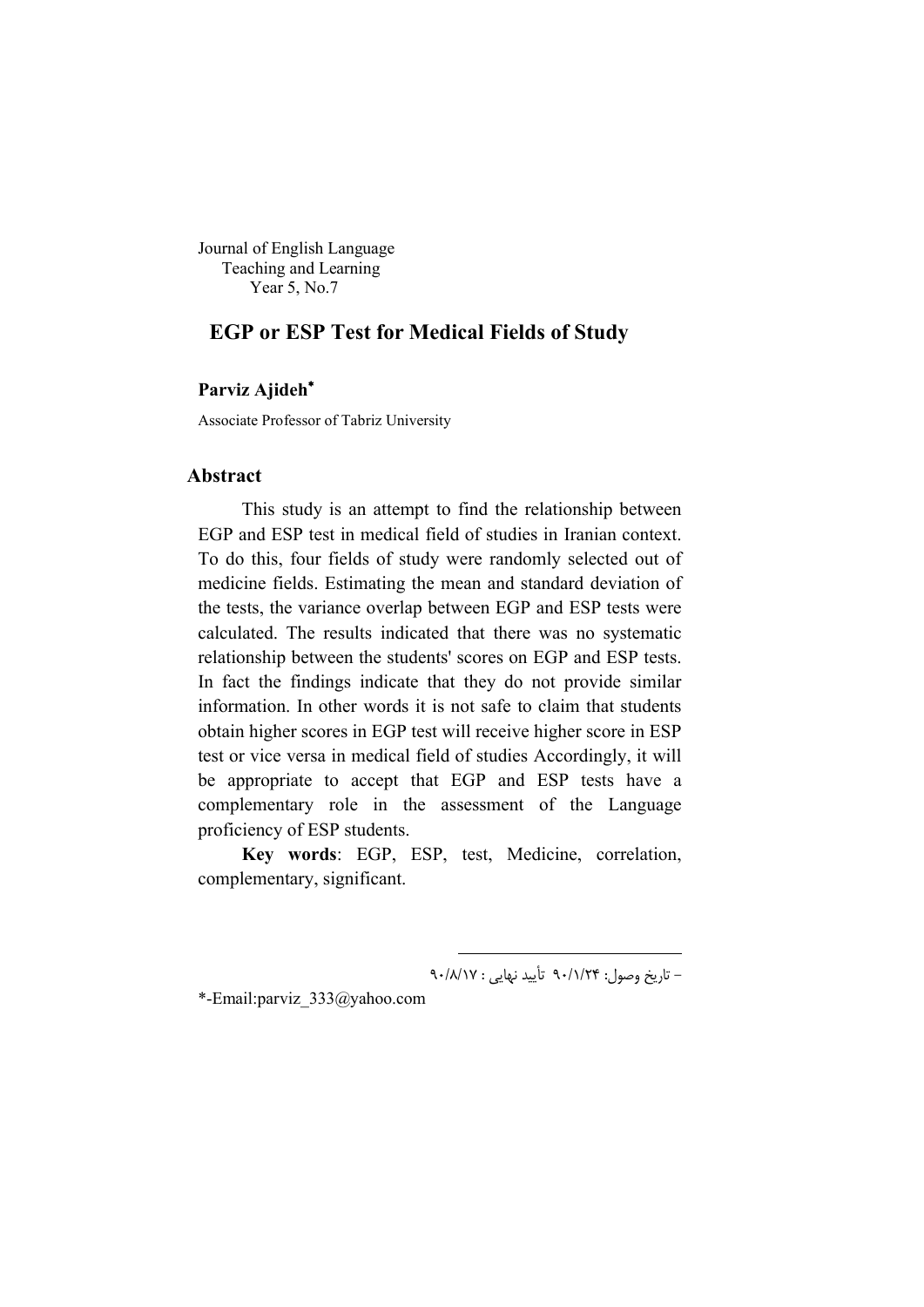#### **Introduction**

For many students, reading is by far the most important of the four skills in a second language, particularly in English as a second or foreign language. If we consider the study of English as a foreign language around the world, reading may be regarded as the main reason why students learn the language. In addition, according to Eskey( 1970) at advanced proficiency levels in a second language, the ability to read the written language at a reasonable rate and with good comprehension has long been recognized to be as important as oral skills, if not more important.

In second language teaching/learning situations for academic purposes, especially in higher education in universities where English is the medium of instruction or other programs that make extensive use of academic materials written in English, reading is paramount. As Douglas (2004) mentions even as we are bombarded with unending supply of visual and auditory media, the written word continues in its function to convey information, to assume and entertain us, to codify our social, economic, and legal conventions, and to fulfill a host of other functions. Quite simply, without solid reading proficiency, second language readers can not perform at levels they must in order to succeed, and they cannot compete with their native English –speaking counterparts. Thus, for at least these three groups of students (those in EFL contexts, those at advanced levels of proficiency, and those with a need for English academic purposes) effective learning in a second language is crucial. According to Carrel (1988) profsessioals in second language education should be vitally concerned with approaches that can improve the reading skills of learners. Moreover, reading requires the reader to focus attention on the reading materials and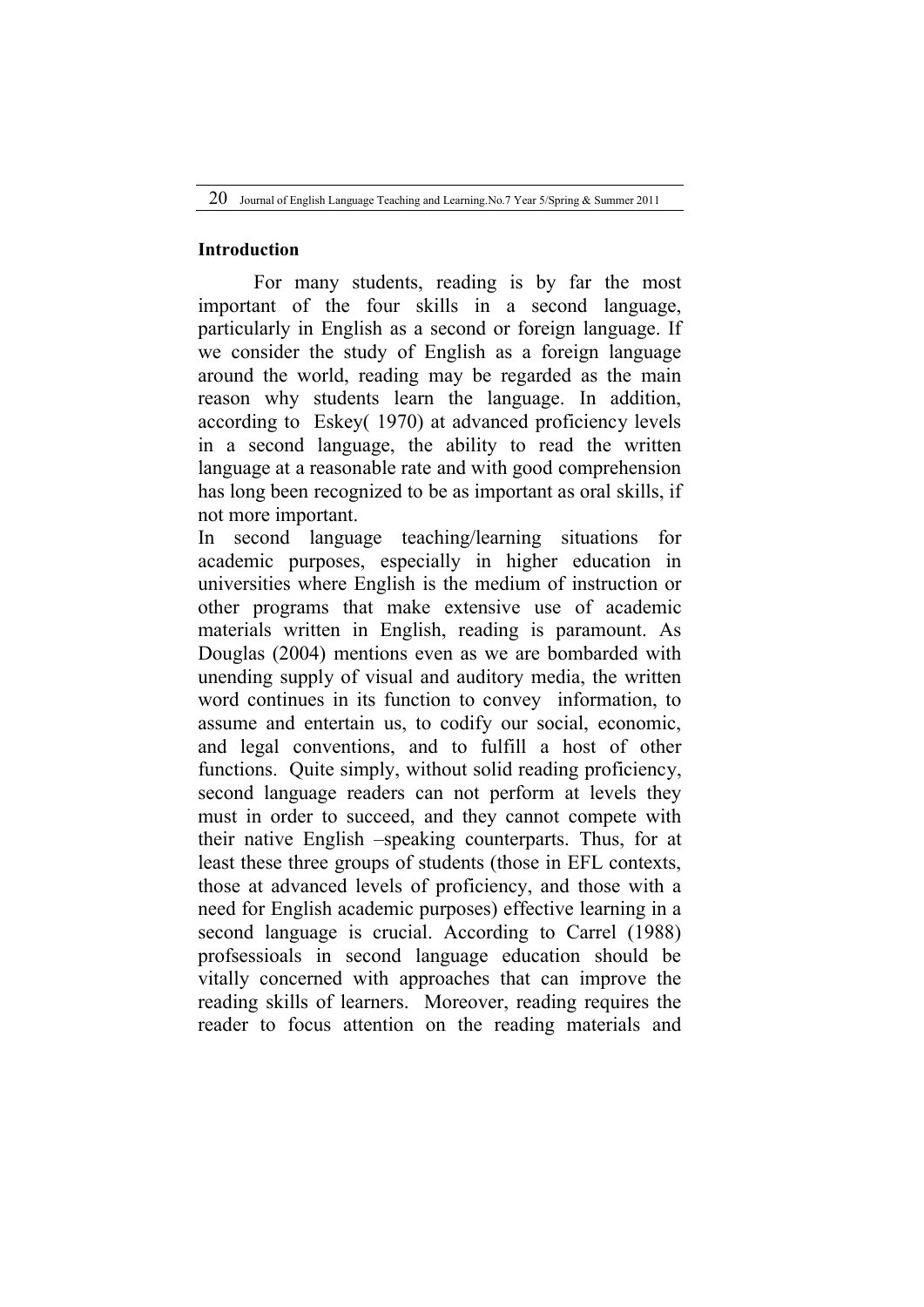integrate previously acquired knowledge and skills to comprehend what someone else has written (Chastain, 1988).

#### **Statement of the Problem**

The students in different medical courses in Iran universities study EGP course in first year and ESP courses in their second year. Their EGP textbooks usually consist of reading comprehension texts with general topics followed by some grammatical and vocabulary activities. But their ESP textbooks consist of reading passages with specific topics related to students field of study followed by grammatical and vocabulary activities. The method of teaching are the same in both EGP and ESP courses with minor difference that translation is more favored by the ESP instructors.

 It is a controversial point among the experts in the field whether it is necessary to offer EGP courses for medical students. Some believe ESP courses are sufficient because students who get high marks on ESP test will obtain high scores in EGP tests, while others believe it is not safe to claim that those who get higher marks in ESP exam will get the higher score in EGP test.

 This is also a problematic in the entrance exam for MA, or MS. The same justifications can be traced among the experts. For some only ESP test is sufficient to measure the candidates English proficiency and there is no need for EGP test while some others have opposite view. This study is an attempt to find answer to this problem in EFL teaching in Iranian context.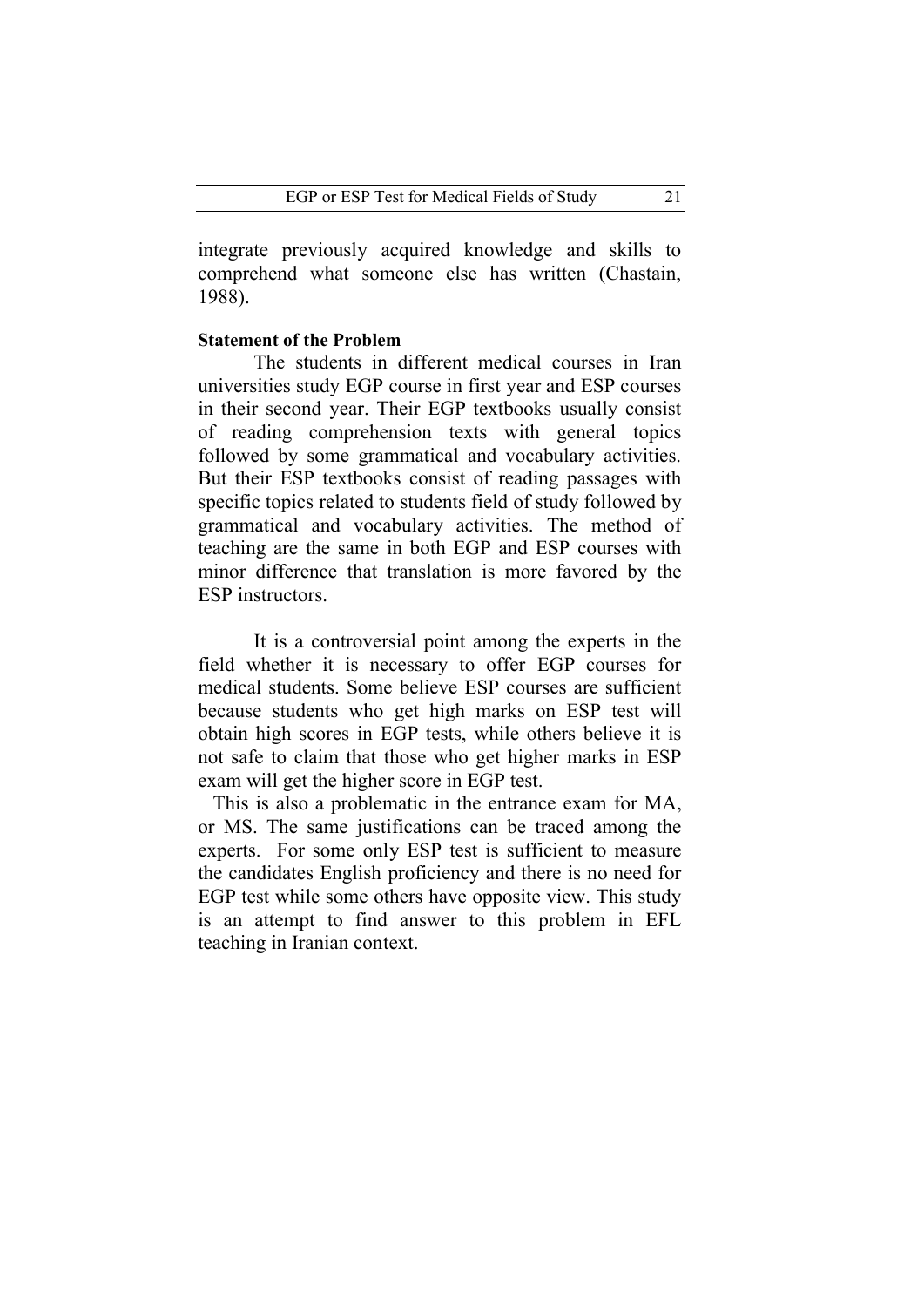# **Review of the Literature English for General Purposes**

English for general purposes is, in fact the foundation for later attainments in specialist field Trimble (1985). So its role for future performance cannot be ignored and a learner who wants to study in a special field needs to have at least some mastery of general English. The learners have a variety of purposes in studying it. It cannot be claimed that general purpose English is limited and it covers a large domain indeed. It is the language teacher who determines what to teach for different age groups with different purposes and motivation. The teacher decides where to begin and from what level, and when it comes to design a general English course a lot of factors should be accounted for. For Example, we should know something about the age, purpose, motivation, previous English knowledge, aptitude, attitude, and inclination of the learners McDonough (1984). We should also take into account the duration of the course, the sponsors' intentions, the administrative purposes, teaching materials, the teacher' methodology and the situation, whether it is English as a foreign language (EFL) or English as a second language (ESL). The general English course acts as a tool to the learners, and it depends on the learner's intentions to further continue the course towards their specialist field or stop it when the course ends up. If the learners want to know just generally about English language, they stop studying further the general English. But if they want to be communicatively competent in a special field of study they have to continue their studies in ESP courses.

# **English for Specific Purposes**

Learners in both ESP and EGP courses are learning English for communication. The processes of learning are the same for the ESP and EGP learner. It is said that ESP is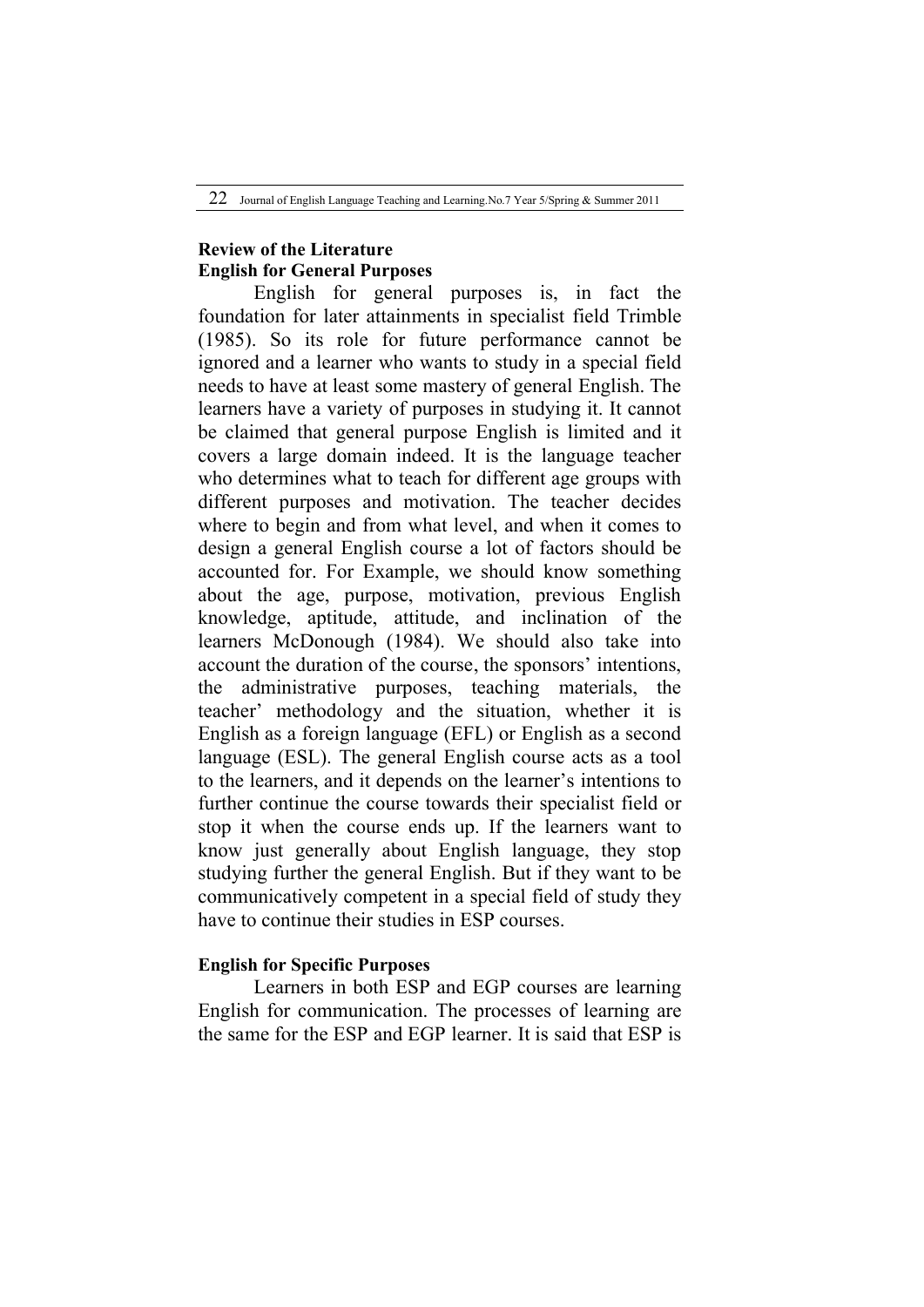an approach to language teaching and language learning which is based on learner need. It is directed by specific and apparent reasons for learning. However, general course of English is also for some purpose. But it is also possible to specify needs like passing the exam at the end of the school year. Thus, ESP can be defined as a type of ELT that is goal-oriented in which students study ESP not because they are interested in the English language as such but because they have to perform a task in English.

 Hutchinson and Waters (1986) argue that the difference between ESP and EGP is not in having an identifiable need but in the awareness of the need. They claim that what distinguishes ESP from General English is not the existence of a need but rather an awareness of the need. If learners, sponsors and teachers know why the learners need English, that awareness will have an influence on what will be acceptable as reasonable content in the language course and on the positive side what potential can be exploited. Thus, although it might appear on the surface that the ESP course is characterized by its content (e.g. Science, Medicine, Commerce, Tourism etc.) this is, in fact, only a secondary consequence of the primary matter of being able to readily specify why the learners need English. In brief it is not so much the nature of the need which distinguishes the ESP from the EGP but rather the awareness of a need.

Hutchinson and waters refer to five stages in the development of ESP as follows:

- 1. Register analysis
- 2. Target situation analysis
- 3. Discourse analysis
- 4. Skills and strategies
- 5. Learning-centered approach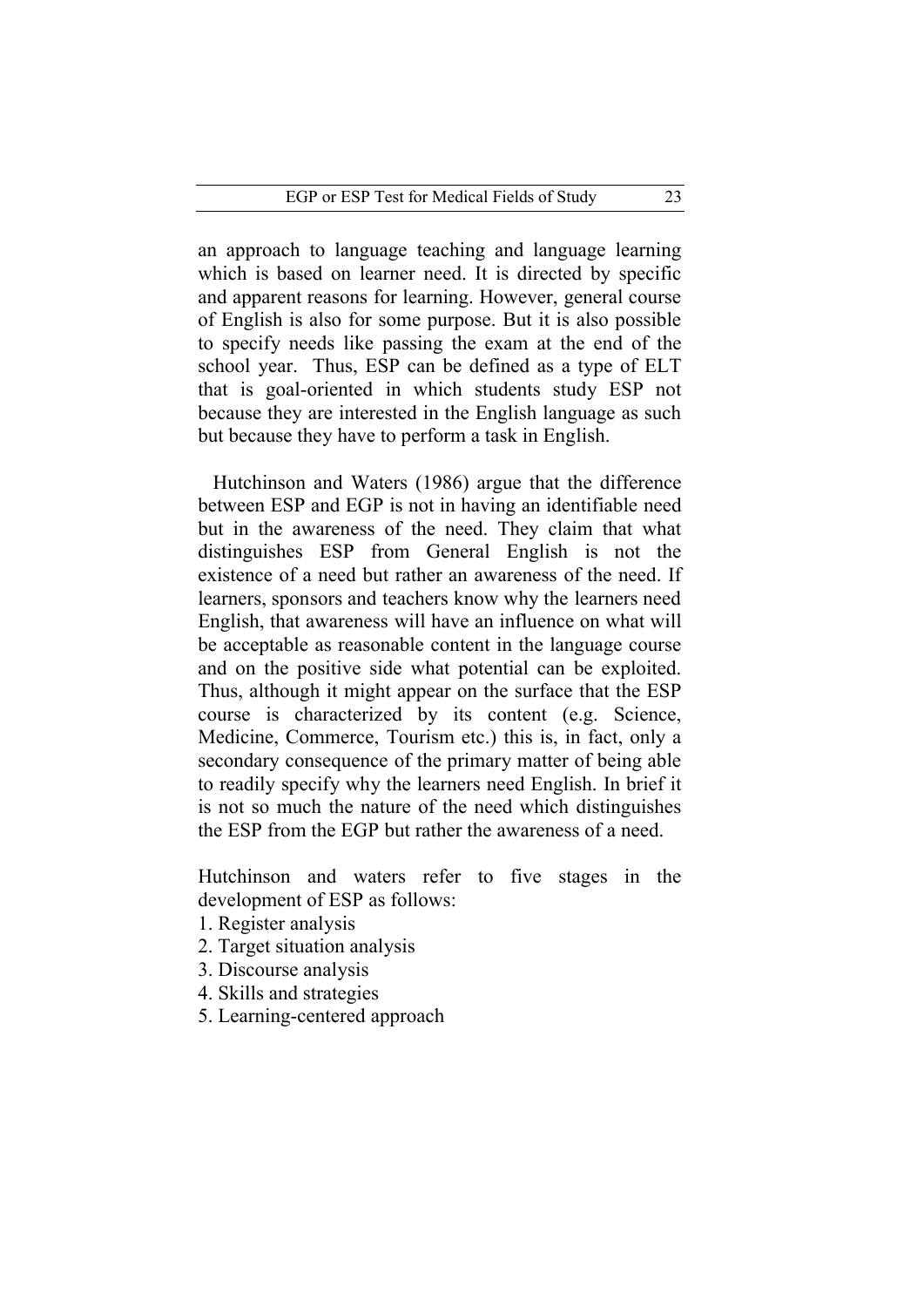Each of these stages relate somehow to development of ESP. In the first phase, they analyzed the special texts and identified the grammatical and lexical features of these registers and then used them as syllabus in teaching materials. So they gave high priority to the language forms students would meet in their science studies. In this phase the analysis was based on sentence and in the second phase there was a shift from sentence level to the level above the sentence and the emerging field was called discourse analysis. They studied that how sentences were combined in discourse to produce meaning. They taught students to recognize textual patterns and discourse makers. In the third stage they made a completed analysis of the linguistic features of the target situation and used these to these identified features in the syllabus of the ESP course. In the fourth stage unlike the previous stages which were based on surface forms, they paid attention to the underlying interpretive strategies like guessing the meaning of words from context, using visual layout to determine the type of text, exploiting cognates and etc. The last phase relates to the learning-process. Thus, ESP is an approach to language teaching which aims to meet the needs of particular learners. Much of the work done by ESP teachers is concerned with designing appropriate courses for various groups of learners. Course design in ESP in comparison to EGP has an important role.

# **Course Design**

 ESP is an approach to language teaching which aims to meet the needs of particular learners. Unlike the General English course, course design in ESP has an important role. According to Hutchinson and Waters (1986) answering to three main kinds of questions, constitutes the basis of course design which are related to:

1. Language description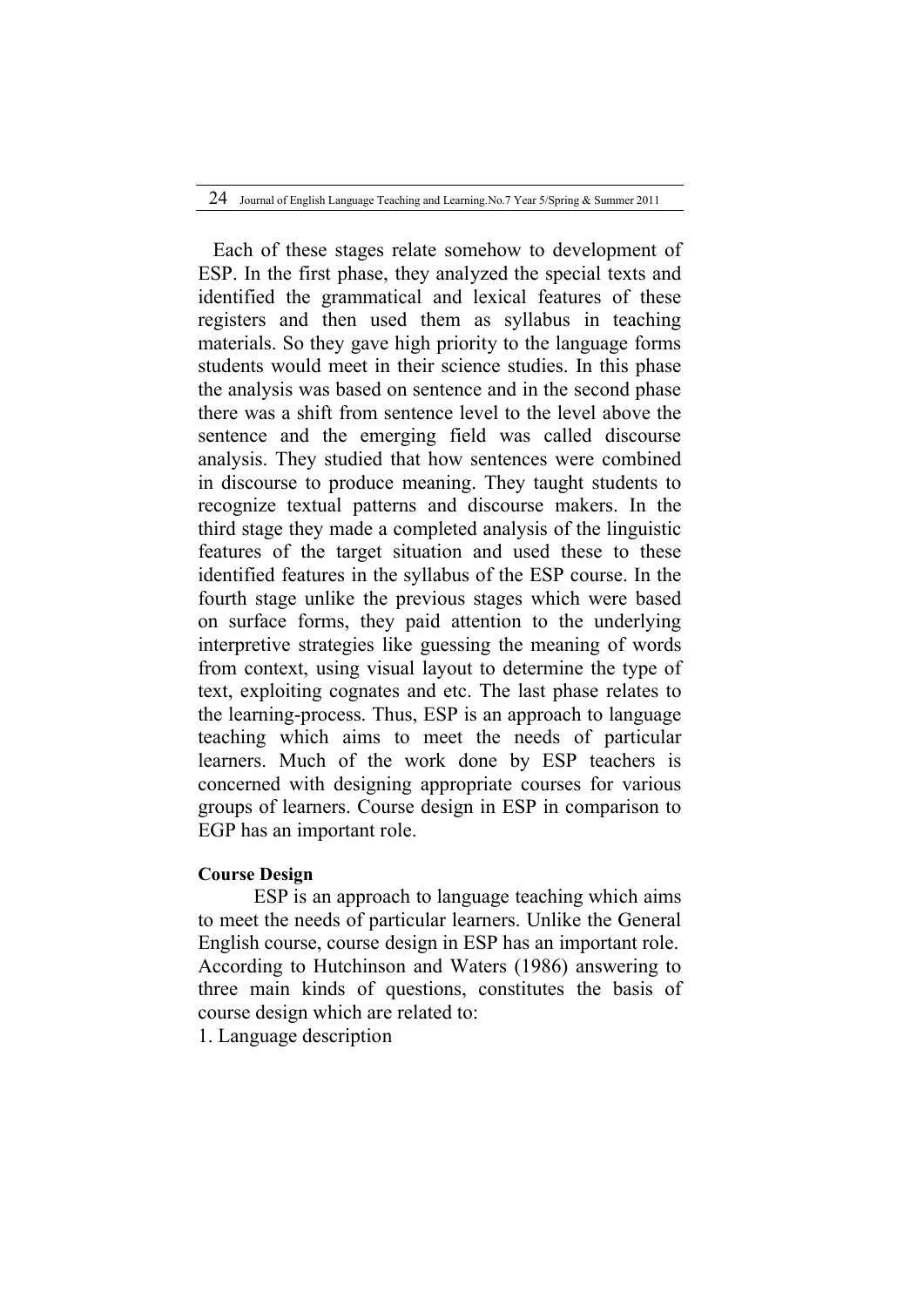2. Theories of learning

3. Needs analysis

*Language description* 

In traditional grammar, there was an emphasis on the role of the each word in sentence. Register analysis drew heavily upon those traditional terminologies in syllabus design. In structural linguistics, they studied a finite range of structures which make it possible to generate an infinite number of novel sentences, and transformational generative grammar was important in making distinction between competence and performance. In ESP we not only need to describe what people do with language but also to describe the competence that enables to do it.

 While register analysis paid attention to the features of specific contexts which were used as a syllabus in ESP courses, functional/notional grammar was a move from language syllabuses organized on structural ground to one based on functional or notional criteria. Majority of ESP students have already done a structurally organized syllabus, and their need was to learn how to use the knowledge they already have. What this suggests is that ESP is not after all to be equated with register (Johns, 1999). In discourse analysis the shift was from sentence level to the level above sentence i.e. how meaning is generated between sentences and this was a logical development of the functional/notional view of language which had shown there is more to meaning than just the words in the sentence.

# **Theories of learning**

 All language teaching courses are related to some theory of learning i.e. how people learn. Different theories of learning have look at learning process from different angels. None of them is unrelated to the learning and each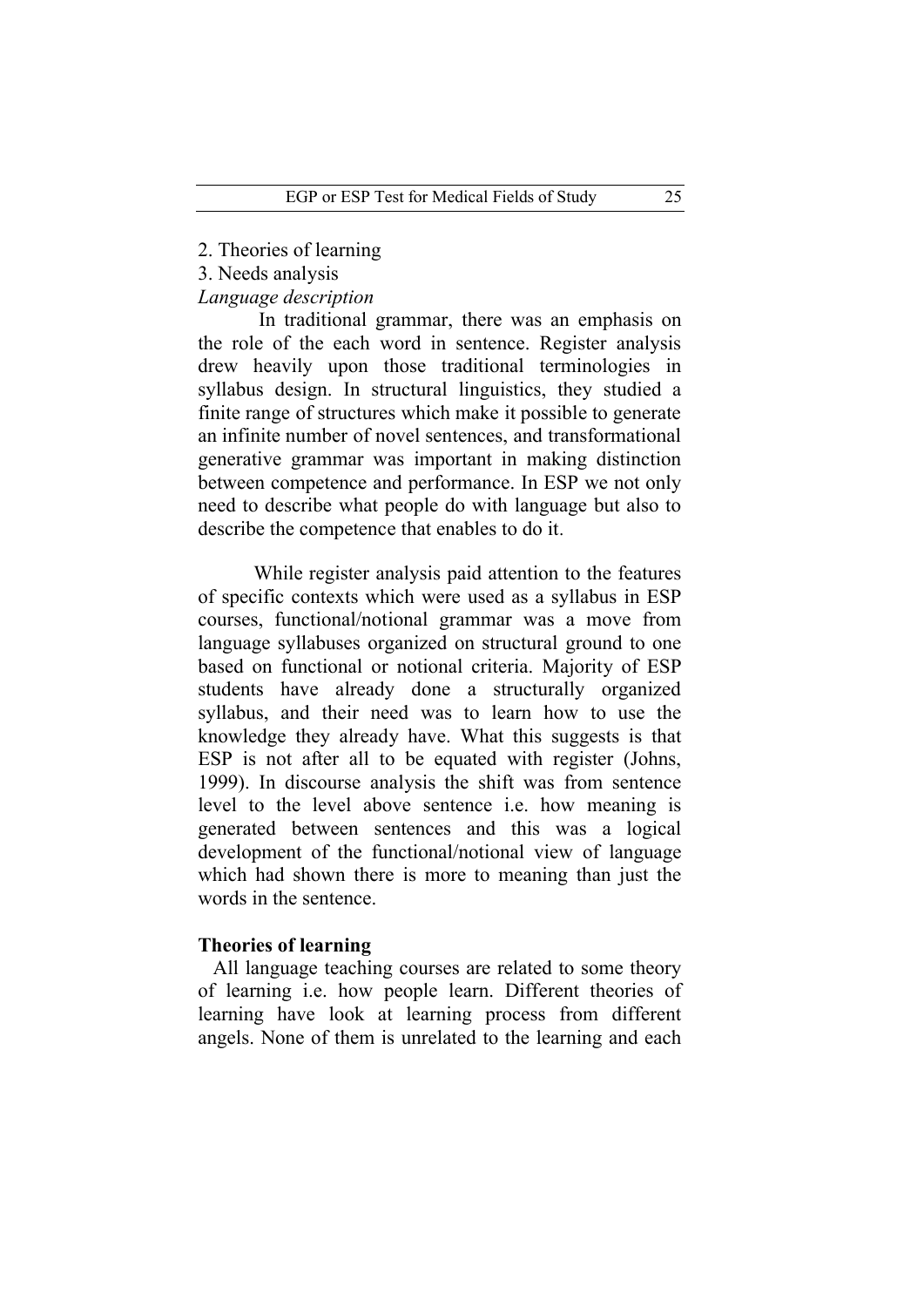of them has had some effects on ESP courses. Hutchinson and Waters (1986) refer to four learning theories and explain their roles in ESP courses, behaviourism, mentalism, cognitive code, affective factor. In the first model learning is considered as habit formation and the emphasis is on pattern practice, particularly in the form of language laboratory drills. The second model is mentalism which emphasizes the role of mind in learning and sees thinking as rule-governed activity. The mind uses the individual stimuli in order to find the underlying pattern or system. The third model is cognitive code which considers learners as thinking beings. Hutchinson and Waters (1986) explain cognitive code model of learning in this way:

 …the cognitive view takes the learner to be an active processor of information.

 Learning and using a rule require learners to think, that is, to apply their mental powers in order to distil a workable generative rule from the mass of data presented and then to analyze the situations where the application of the rule would be useful or appropriate. Learning, then, is a process in which the learner actively tries to make sense of a data, and learning can be said to have taken place when the learner has managed to impose some sort of meaningful. (p. 36)

 The basic teaching technique associated with a cognitive theory of language learning is the problem-solving task.

The fourth model is affective factor which considers learners as emotional beings. The role of motivation and interest is discussed in this model which has an important bearing on the success or failure of the learning. Motivation is one of the most important elements in the development of ESP. If learners get satisfaction from the actual experience of learning they will be more successful than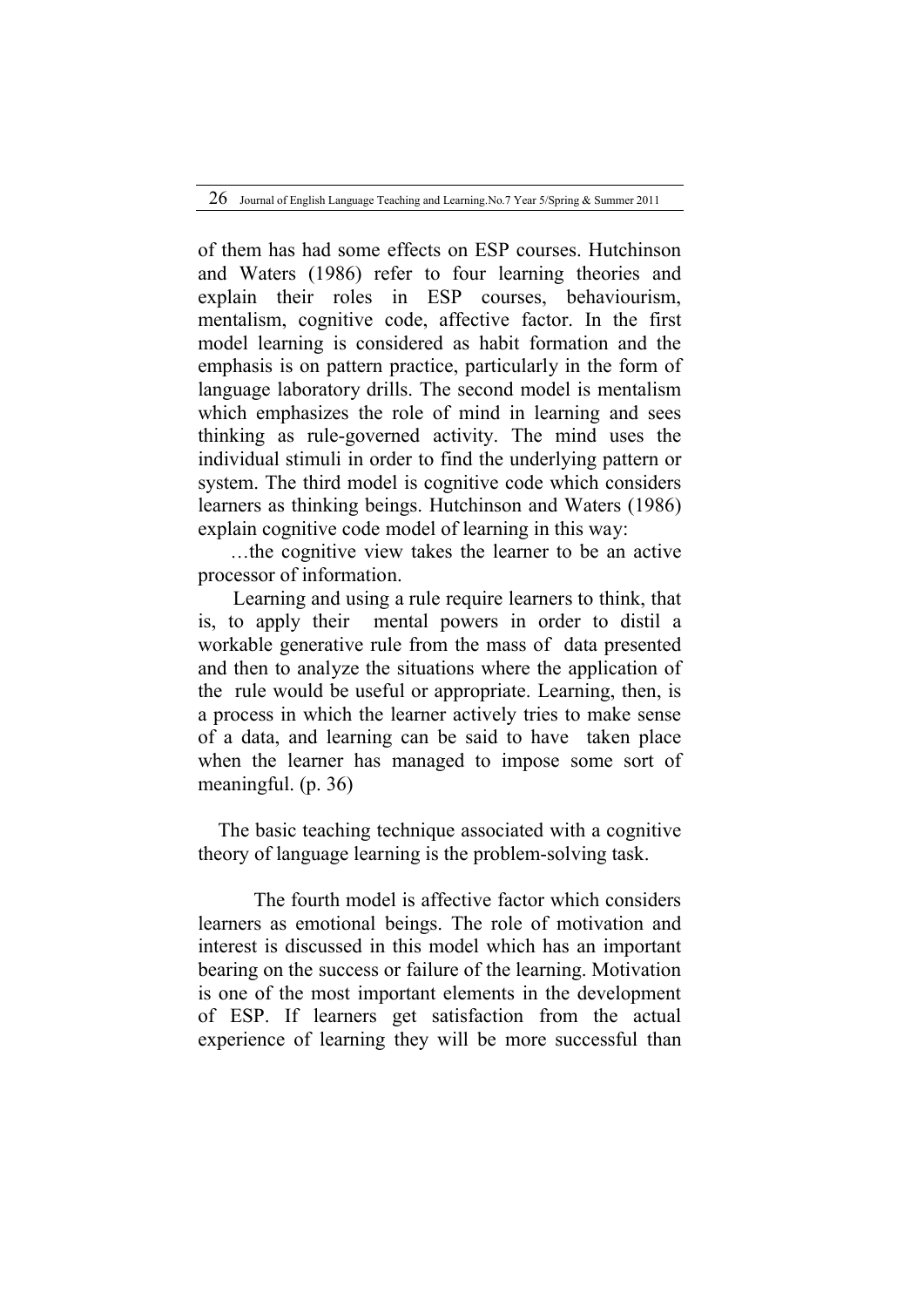just from the prospect of eventually using what they have learnt.

#### **Needs analysis**

 Nunan in his book (1993) states there are two different types of needs analysis used by language syllabus designers. The first of these is learner analysis, while the second is task analysis. Learner analysis is based on information about the learner. The central question of concern to the syllabus designer is: for what purpose or purposes is the learner learning the language? Needs analysis attempts to clarify many components of a syllabus which are concerned with any educational system. It determines not only the students' needs but also the educational institutions and/or system's requirements. The type of communication which should be carried out whether written or spoken is clarified in advance. The formality of language whether formal or informal is taken into account, and the period of course and materials as well the methodology is determined as far as possible. One important factor that should be taken care of before the course begins is the aim and purpose of the students. Before the students begin their course the teacher or administrator should carry out a needs analysis. To be aware of the students' needs the questionnaire-technique can be used.

# **Specification of Content**

 Halliday etal (1964) and Munby (1978) believe that when the purpose for which the target language is required can be identified, the syllabus specification is directly derivable from the prior identification of the communicative needs of that particular participant. They assume that a specification of language needs should define the language content of a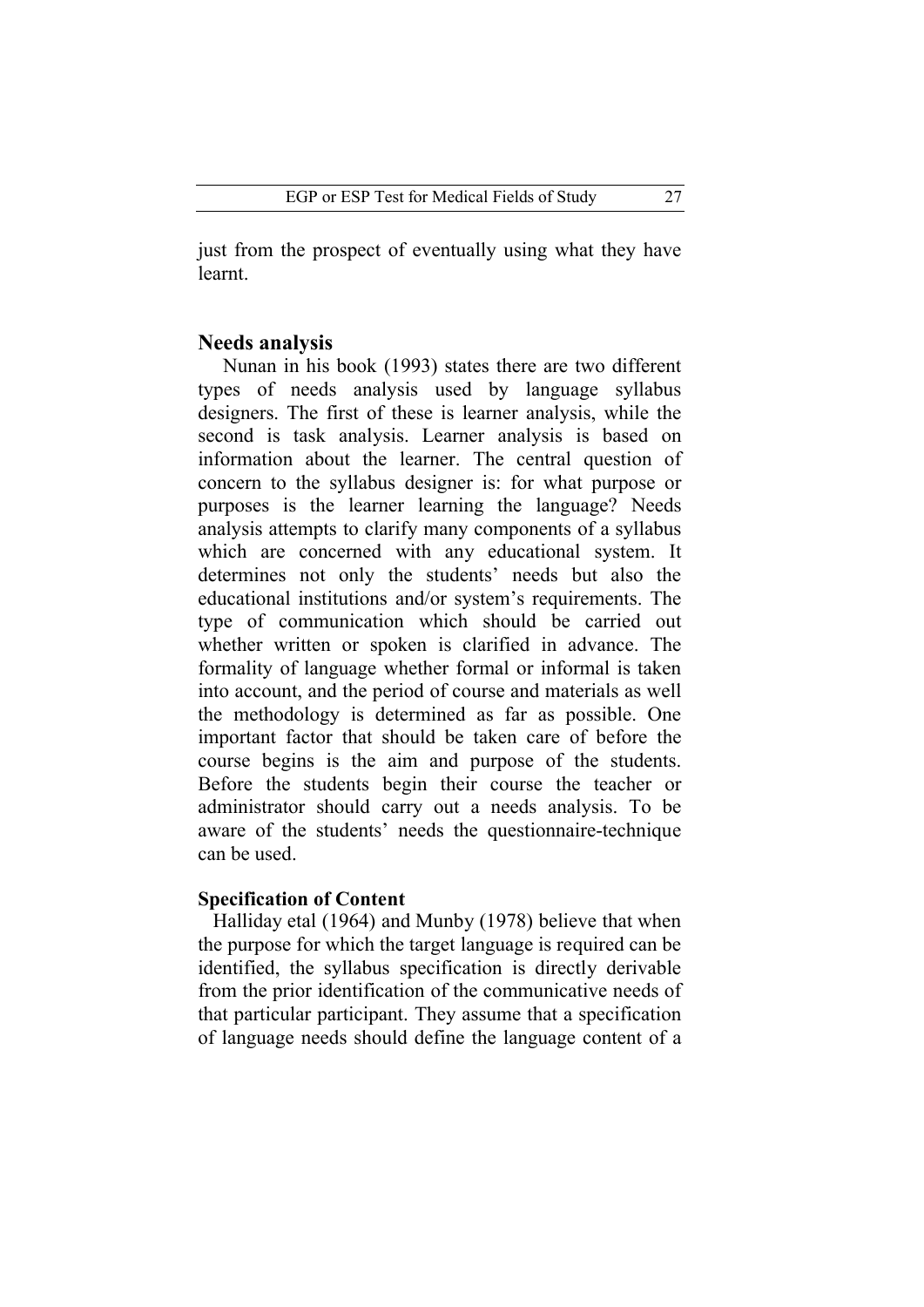course designed to meet such needs. Widdowson (1983) argues that this is a mistaken view and suggests alternative criteria for course design. He says that the expression of learner needs is open to two different interpretations. One refers to the communicative needs of the learner that after the end of the course of instruction will be put in use and the other refers to what the learner needs to do for learning language. He calls the first definition goal-oriented approach and the second process-oriented approach. The early work on vocabulary selection that served as the basis for the structural approach is a goal oriented syllabus design. Willkins (1976) proposes other criteria for syllabus design and like structural approach he analyzes the target language but not in terms of vocabulary and structure used but in terms of functions and notions of the language. By teaching these functions and notions, communicative competence rather than grammatical competence would be developed in the learners. Willkins' syllabus design can be regarded as a goal-oriented approach which hasn't any qualitative difference with that of structural approach. In fact structural and functional notional approaches are two ways of describing a particular variety of English identified as the terminal goal of a particular group of learners. One is describing language as register that is the formal properties of a type of English text and the other as rhetoric that is based on discourse and mode of communicating. So both of these approaches assume that language description must directly determine course content and are goal-oriented approach to course design and focus attention on ends rather than means. Goal-oriented approach is mistaken in that it takes learning as equal to teaching, what is taught completely will be learned by the learner. But we know that this is not the case, learners produce deviate forms never taught by the teacher, called errors and these errors are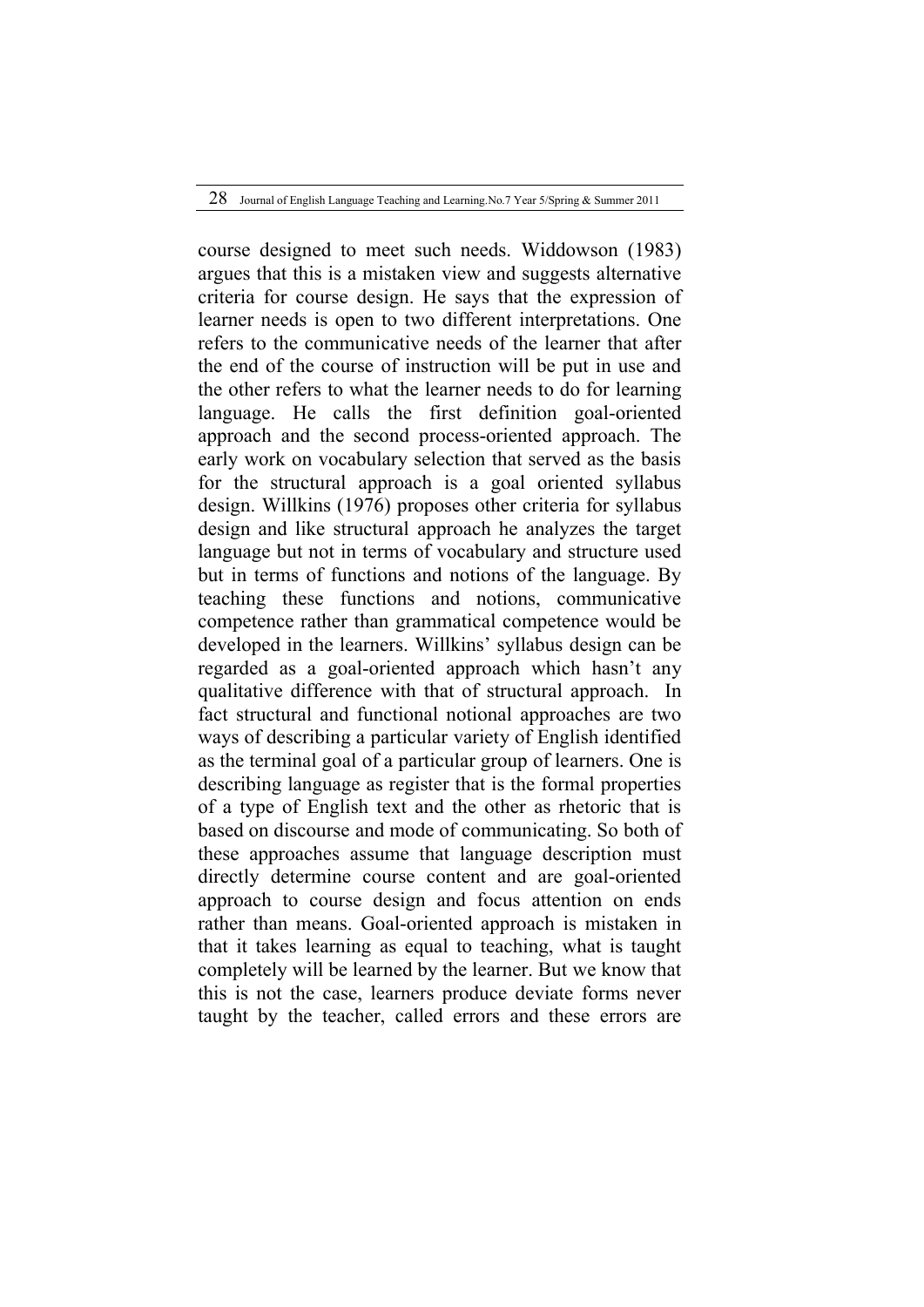evidence of the learner's capacity for developing creative learning processes of his or her own.

The teaching is a kind of product, a collection of knowledge formal or functional to be stored in the mind, but learning is a kind of process a set of strategies for making sense. They can't be considered as equal. There is a conflict between what the learner needs to do in learning and what the learner needs to have acquired after learning. Goal-oriented approach focuses on the latter. A processoriented approach is suggested as an alternative to productoriented one. In this approach teaching is not equal to learning. The language content of the course is selected not because it is representative of what the learner will have to deal with after the course is over but because it is likely to activate strategies for learning while the course is in progress. In this regard Widdowson (1983) states that:

 If one avoids presenting The Grapes of Wrath and The Mayor of Casterbridge to students whose goal is to read engineering textbooks it is not because those novels are unrepresentative of engineering English but because we judge that they are not likely to engage the interest and to activate the learning strategies of such students and so would not have the necessary facilitating function. (p.182)

 A process oriented approach relates to how people learn. People have different cognitive styles and use different learning strategies. A process-oriented approach to course design uses language data as a means of activating learning strategies and this activation can only occur if the manner in which the language is presented is in accord with the cognitive styles of the learners. There is a correspondence between disciplines and cognitive styles and the learners may be convergers or divergers and serialist and holist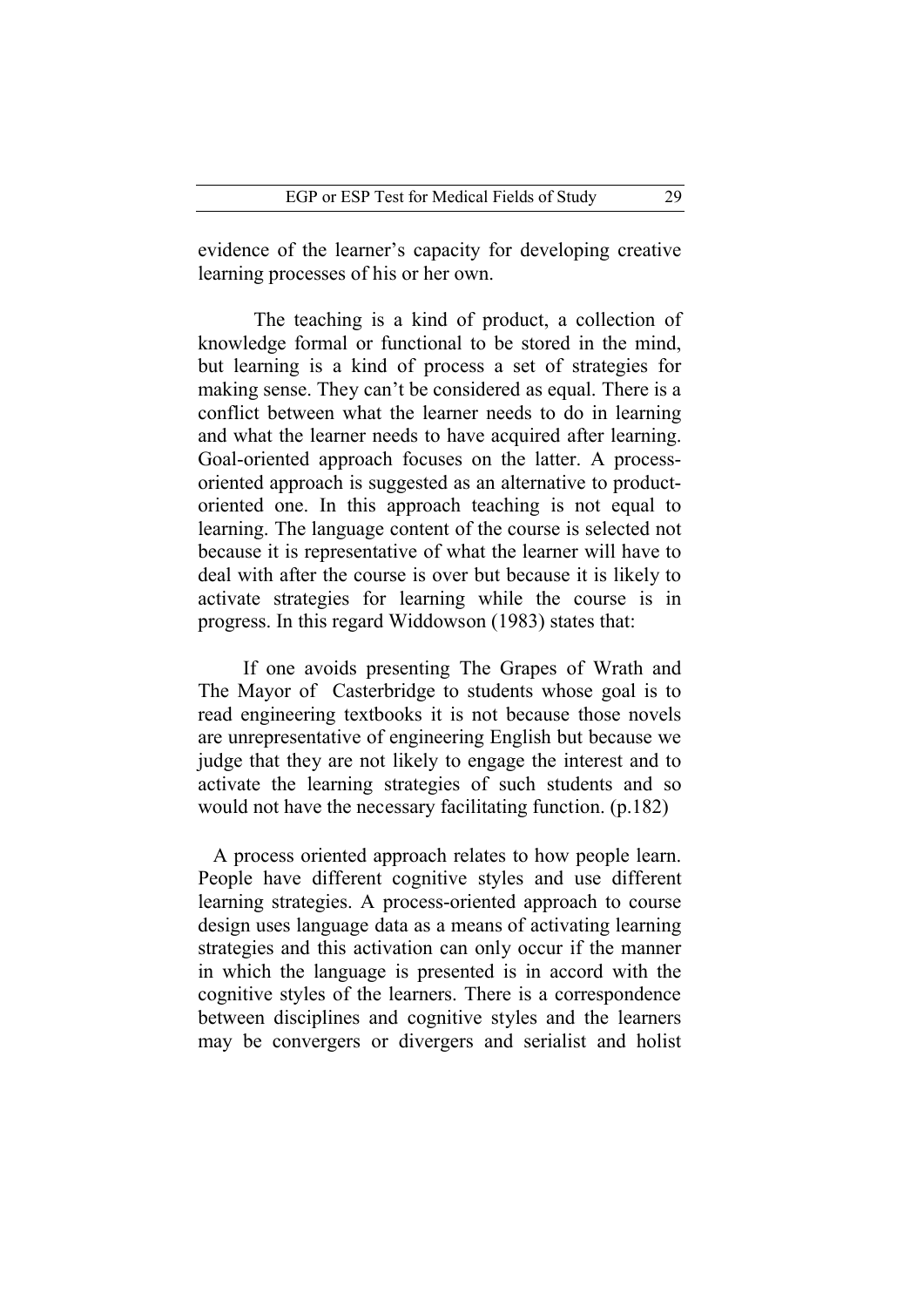according to Pask and Scott (1972). Finally Widdowson (1983) concludes that:

 …It becomes feasible in principle to design programs of English for academic study to accord with the learners' cognitive bias because the learners have already grouped themselves by the process of a kind of natural selection in their choice of subject specialization. Thus a process oriented approach to the teaching of English to, let us say, physical science students would adopt predominantly serialist/convergent type procedures of presentation. A course for social science students, on the other hand, would adopt procedures of a predominantly holist/ divergent kind. ( p.185)

# **EGP and ESP tests**

 According to Ccheng et al ((2004) beliefs in testing tend to follow beliefs about teaching and learning. In traditional general purpose language testing, it is usually the case that test content is derived from a theory of language ability, such as that outlined by Bachman (1990), a theory of language acquisition, such as proposed by Pienemann et al. (1988) or a course syllabus which itself is based on a theory of language ability or acquisition. Furthermore, in general purpose testing, test methods are usually derived from psychometric theories about how best to measure cognitive constructs such as communicative language ability. This theoretical orientation in general purpose testing is a necessary consequence of the fact that the situations in which the language being tested will eventually be used are not specifiable in any great detail because they are largely unknown. Widdowson (1983) has suggested that the goal of general English teaching is to develop communicative capacity in learners that will equip them to achieve diverse communicative goals after completing the course. General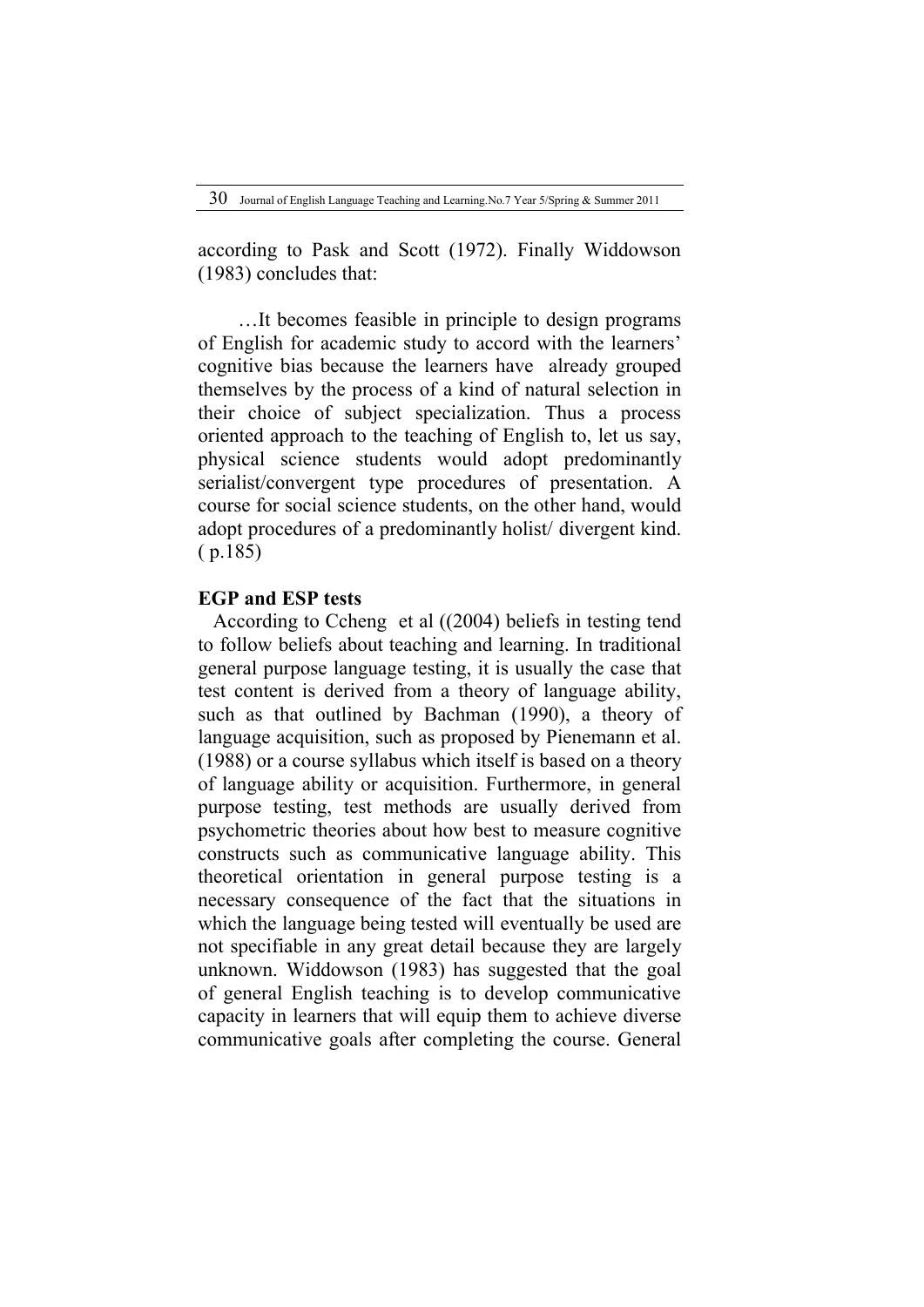purpose Language tests are thus designed to measure this communicative capacity without substantial reference to the situations in which the language will be used.

 On the other hand, testing of English for specific purposes(ESP) is premised on the assumption that there are distinct varieties of a language, for example, "medical English", Legal English", "business English", etc. In this regard Tratnik (2008) believes that one of the prevailing principles of ESP testing is that tests should contain tasks that mirror faithfully those of candidates' target language use situation. Therefore ESP approach in testing should be based on the analysis of learners' target language use situation and specialist knowledge of using for real communication.

ESP tests derive their content from an analysis of specific language use situations of importance to the testtakers. True, the analysis is guided by theoretical framework, but the point is that ESP test-developers can do find out in detail during the test development process what situations the test-takers will find themselves in and are able to draw on linguistic and situational features to obtain the material for test development (McNamara, 1997). Interestingly, though, too, in ESP testing, the test methods themselves may also be derived from the analysis of the target situation. The task that language users typically perform in the target situation can be translated into test tasks by reference to task features, such as those proposed by Bachman and Palmer (1996).

Davies (2001) questions the English for specific purposes enterprise on both practical and theoretical grounds. Davies rejects the notion of considering specific purpose as registers alone, supporting this idea that specific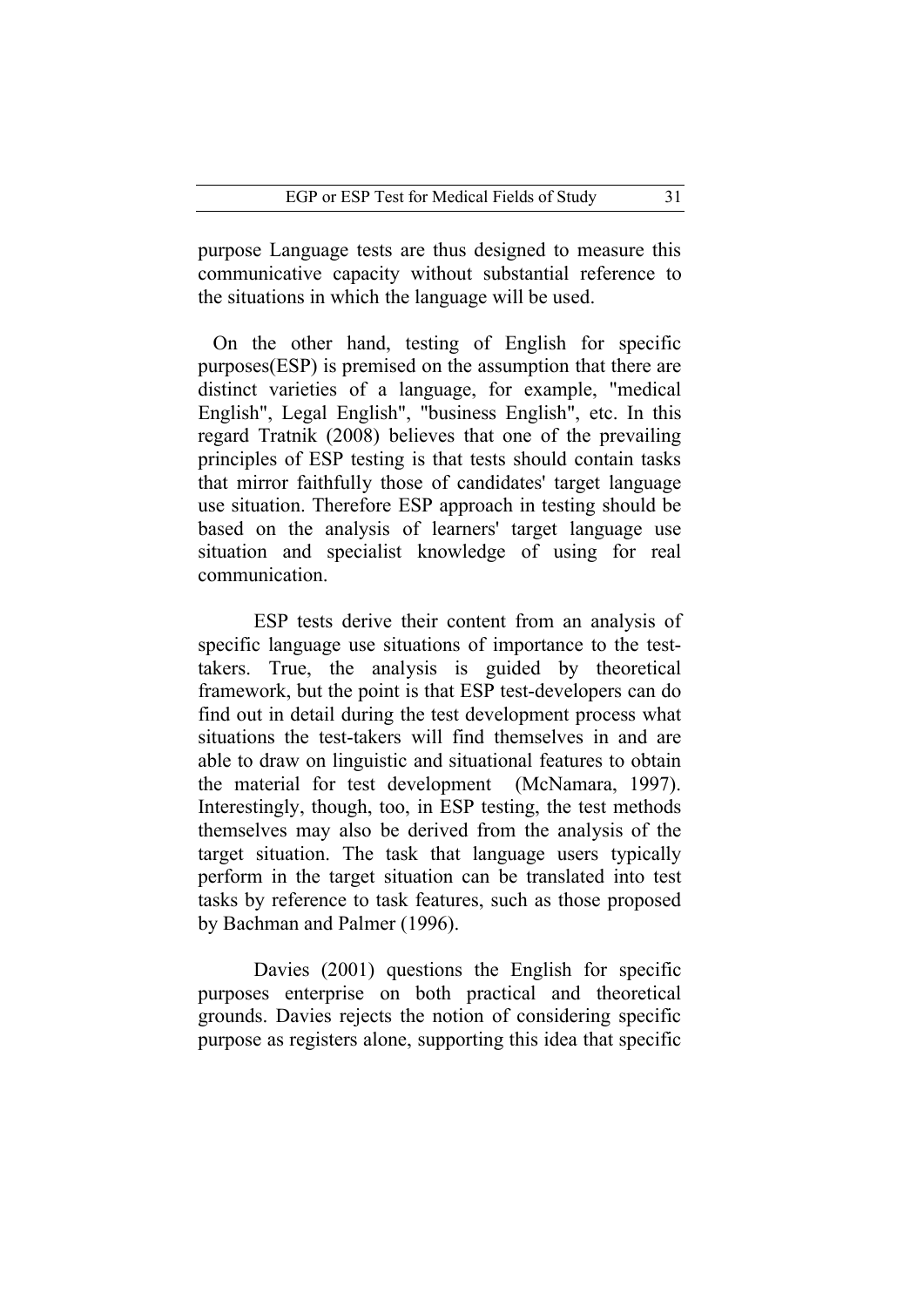purposes are characterized by their communicative natures. As he points out, with communication in mind, we are in the territory of discourse and therefore of blurred boundaries.

Douglas (2000) defines a specific purpose language test as a test in which the test content and methods are derived from an analysis of the characteristics of the specific target language use situation, so that test tasks and content are authentically representative of the target situation, allowing for an interaction between the testtaker's language ability and specific purpose content knowledge, on the one hand, and the test task, on the other.

# **Method**

#### **Participants**

Four fields of study were randomly selected out of the different medical courses at Tabriz medical sciences pharmacy, midwifery, nursing and medicine courses were selected as the subject of this study. The number of students in pharmacy was 35, midwifery 24, nursing 30, and medicine 28.

# **Materials**

EGP test consists of six reading comprehension passages on general topics appropriate for intermediate students followed by 40 multiple choice items.

ESP tests consists six reading comprehension passages in accordance to the field of study of the students followed by 40 multiple items. In preparing ESP tests experts in the selected fields were consulted and appropriate passages were selected.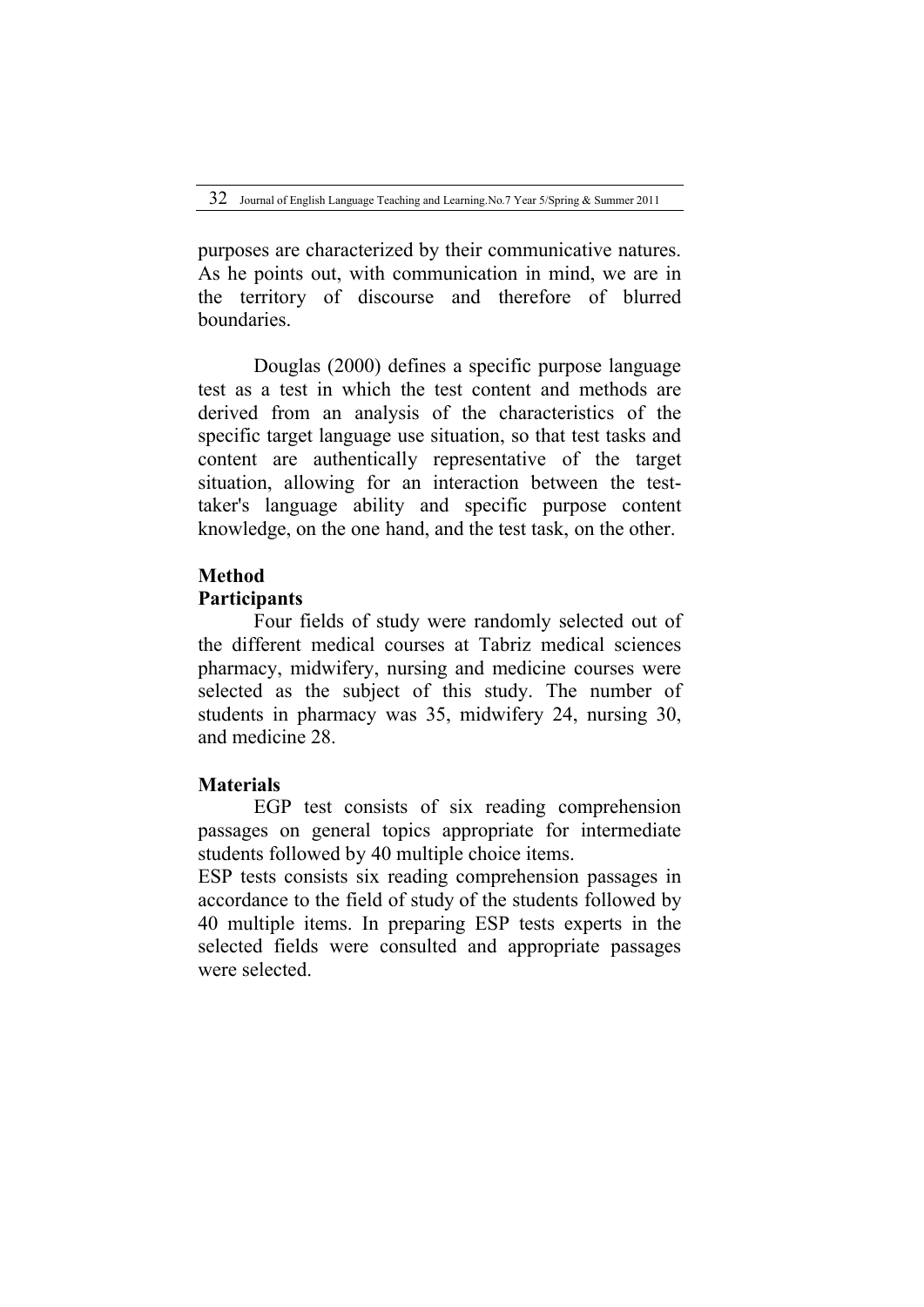## **Research Question**

Is there significant correlation between the results of EGP and ESP tests administered to medical students?

#### **Null hypothesis**

There is no significant correlation between the results of ESP and EGP tests administered to medicine students.

# **Procedure**

First EGP test was administered to the students of the four fields. A week later at the same day and at the same hour ESP tests were administered to the same students. The amount of the time for administration of EGP and ESP tests were the same. In each of these fields students' scores on both tests were listed (The maximum score for each test was 20). The mean and standard deviation of each set of scores were calculated and then the variance overlap between the students' scores on the two tests was estimated.

### **Pharmacy**

 The mean of the EGP test is 14.25 and the SD is 2.20 while the mean of the ESP test is 15.18 and the SD is 2.5. The SD in the both tests is nearly the same but the mean of both tests has a little difference. The performance of students on ESP test was a little better than on the EGP test. Since the correlation between the two sets of scores here is 0.32, the variance overlap between these two sets of scores will be 0.1. Thus in the field of pharmacy the students scores on ESP test predict their scores on the general English test to the degree of 0.1.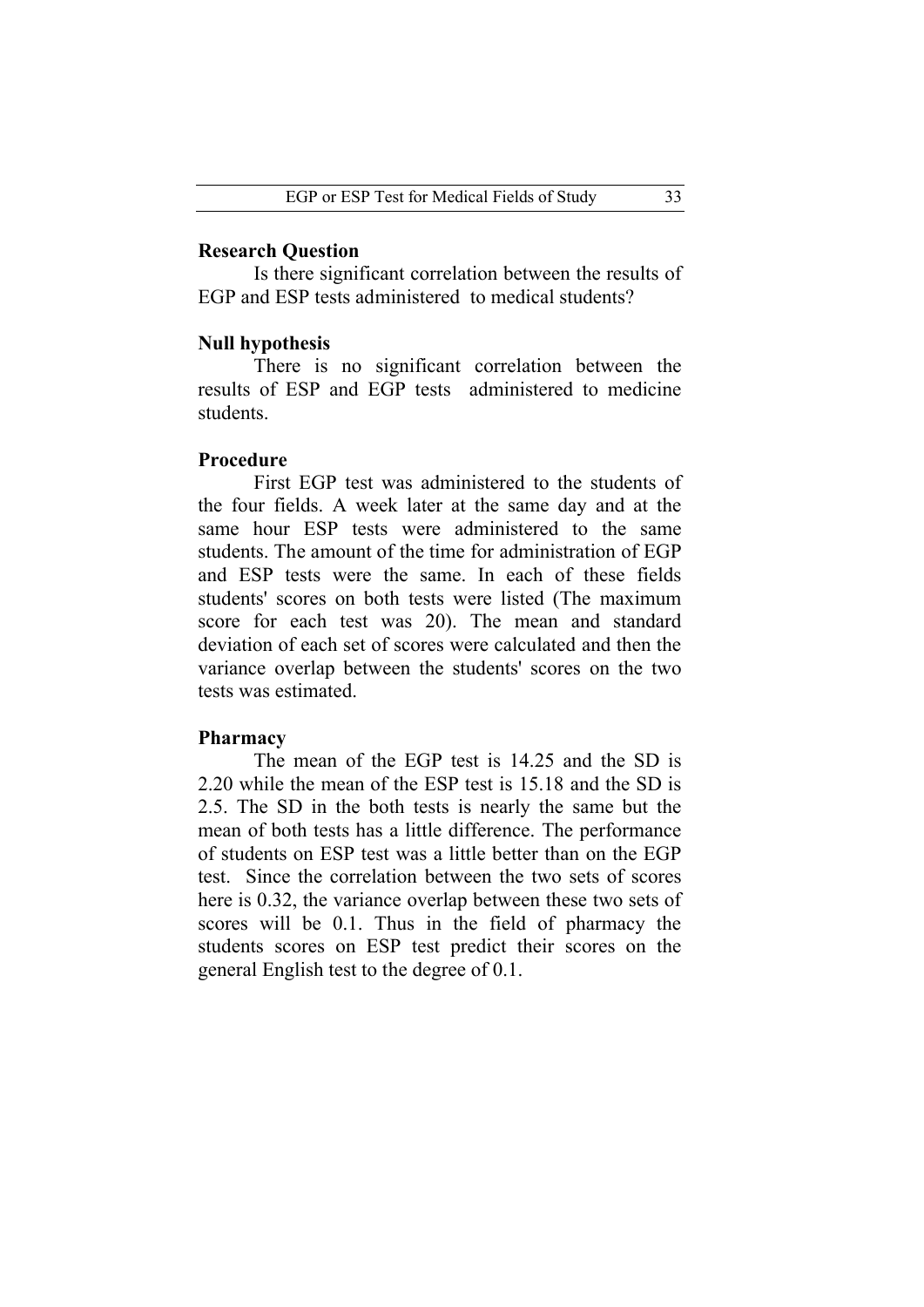#### **Midwifery**

The mean of the EGP test is 16.44 and the mean of ESP test is 12.73. The SD in EGP test is 2.52 and the SD on ESP is 3.36. So the performance of the students on EGP test was much better than on ESP test. The variance overlap between the two tests is 0.05 indicating that in the field of midwifery the students' scores on the ESP test predict their scores on the general English test to the degree of 0.05 or vice versa.

# **Medicine**

The mean of the EGP test is 15.76 and the SD is 2.24 and the mean of ESP test is 17.86 and the SD is 1.51. The scores of students on ESP test is higherthan their scores on EGP test but the variability of scores from mid point in EGP test is higher than that of ESP test. The variance overlap between the two tests is 0.44 indicating the in the field of medicine the students' scores on the EGP test predict their scores on the general English test to the degree of 0.44 or vise versa.

# **Nursing**

The mean score of the general English test is 13.45 and the SD is 2.61, andthe mean score of ESP test is 17.16 and the SD is 2.35. The students' performance onESP test is higher than on the EGP test. The correlation coefficient between the two sets of scores is 0.61.The variance overlap between the two tests is 0.37. This reveals that the students' scores on the ESP test predict their scores on the general English test to the degree of 0.37 or vise versa.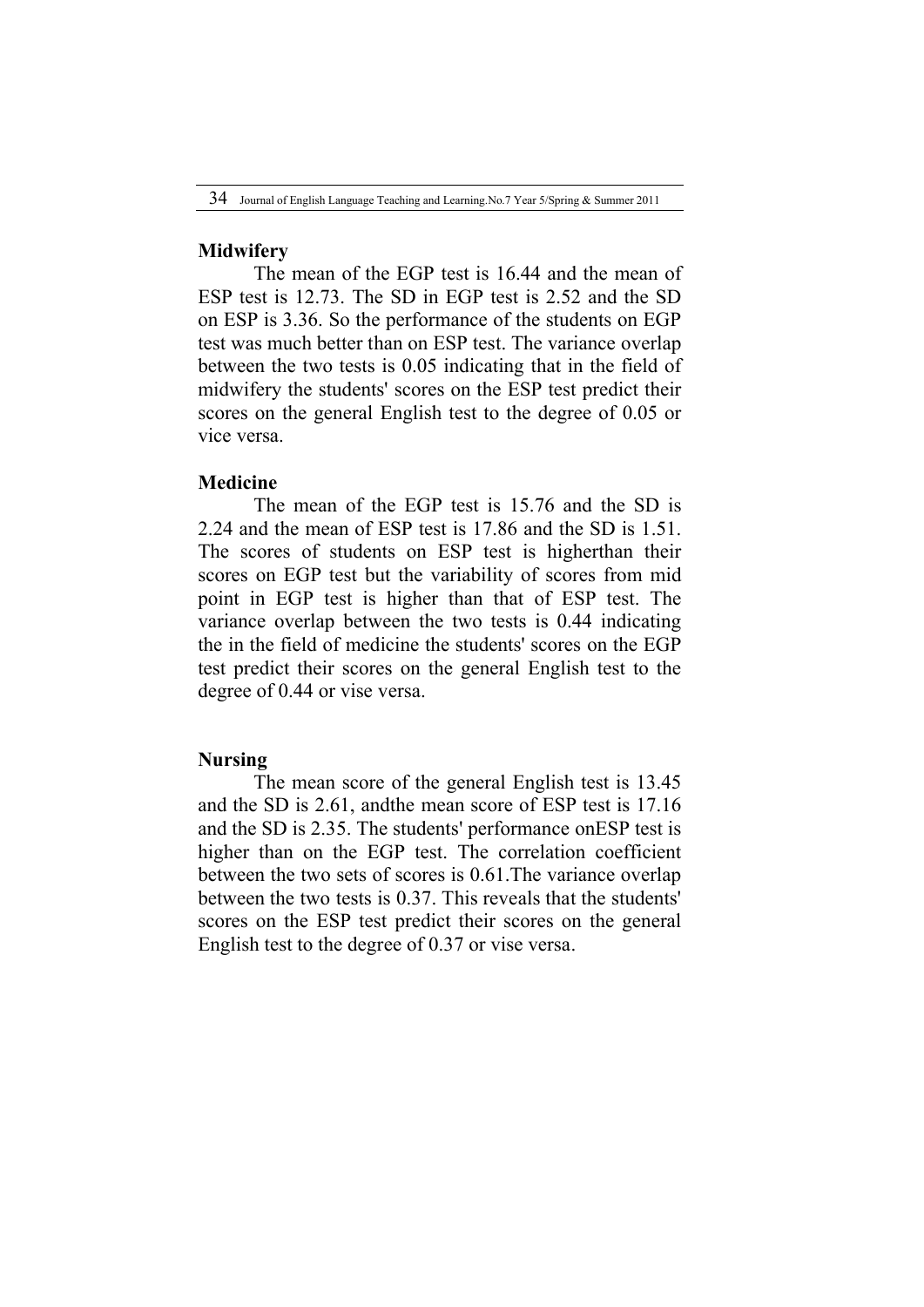# **Conclusion**

In sum, concerning the relationship between the students scores on the general English test and the ESP tests in the four fields under investigation there is only a high correlation in medicine and a moderate correlation in nursing while there is very weak correlation in pharmacy and midwifery.

It is clear from these findings that the performance on the EGP tests can not be used for predicting the performance on ESP tests or vise versa, because the performance on two tests doesn't provide us with similar information. It is not safe to claim the student scored low/high on EGP test will also score low/high on the ESP test and vice versa. Thus, it can be concluded that having knowledge of EGP is necessary and prerequisite for ESP course but is not the same as ESP knowledge. Accordingly, the EGP and ESP tests have a complementary role.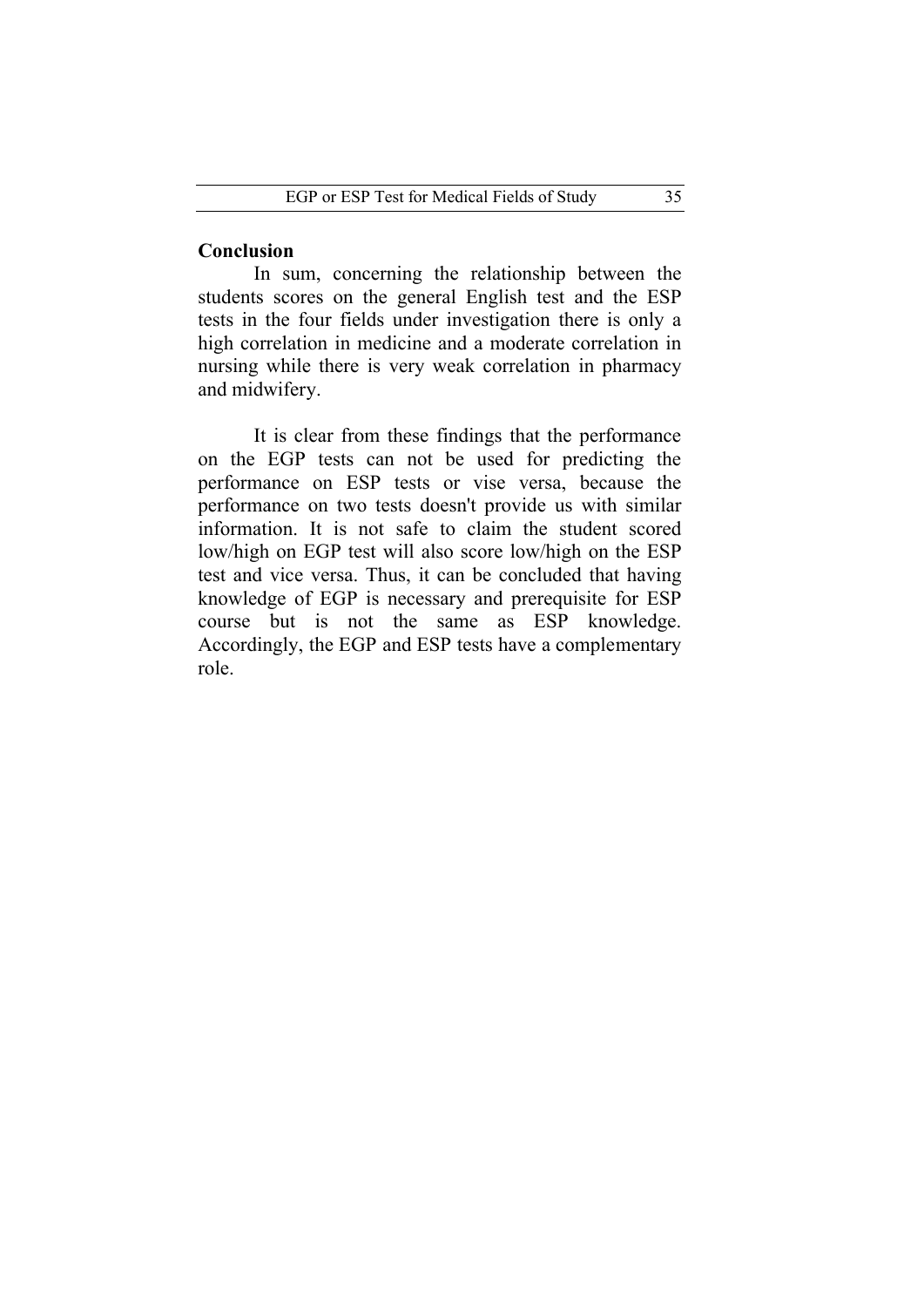# **References**

- -Bachman, L. (1990), Fundamental Conciderations in Language Testing. Oxford:Oxford University Press.
- -Bachman, L.& A. Palmer.(1996), Language Testing in Practice. Oxford: Oxford Press.
- -Carrell, P, L. (1988), Introduction: Interactive approaches to second language reading.In P. L. Carrell,
- -J.Devine, and D. E. Eskey ( eds.), Interactive Approaches to Second Language Reading. Cambridge: Cambridge University Press.
- -Chastain, K. (1988), Developing Second Language Skills. Sandiego: Harcourt Brace Jovanovich, Inc.
- -Cheng, L. et al (2004), Washback in Language Testing, Research Contexts and Methods.Lawrence Elbbrum associates, inc. publishers, New Jersey.
- -Davies, A. (2001), The logic of testing languages for specific purposes. Language Testing 2001 18 92)133- 147.
- -Douglas, D, (2000), Assessing Languages for Specific Purposes. Cambridge:Cambridge University Press.
- -Douglas. H. Brown (2004), Language Assessment: Principles and Classroom Practice. Pearson Education, Inc.
- -Eskey, D. E. (1970), A new technique for the teaching advanced reading to advanced students. TESOL Quarterly, 4 ( 4): 315-21.
- -Halliday, M.A.K. et al. (1964), The Linguistic Sciences and Language Teaching*.*London: Longman.
- -Hutchinson, T. & Waters, A. (1986), English for Specific Purposes. A learning centered approach*.*  Cambridge: Cambridge university press.
- -Johnson, K. (1991), Communicative approaches and communicative processes*.* In Brumfit and Johnson (Eds.), the communicative approach to language